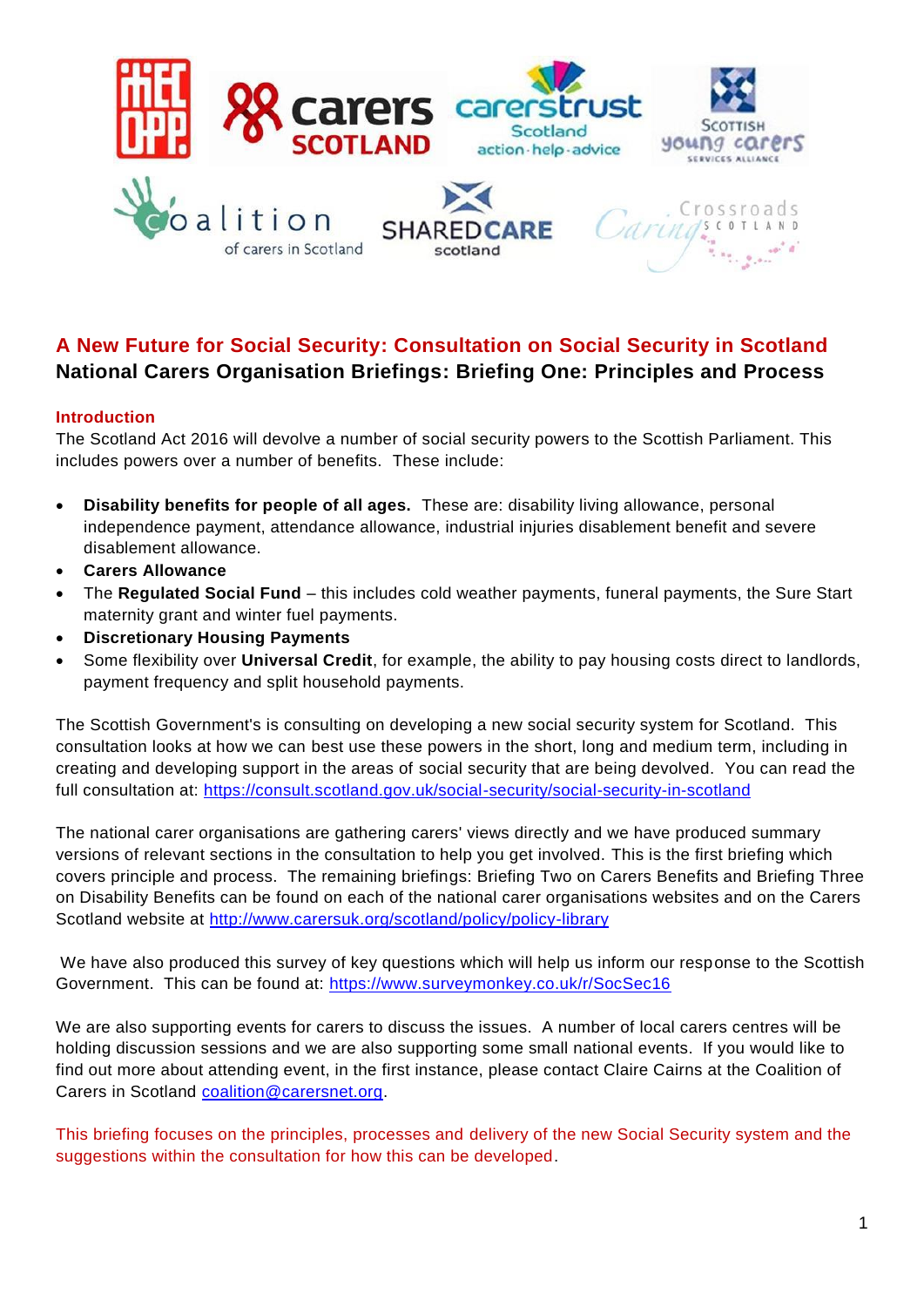#### **Principles and Vision**

There are principles and a vision at the heart of the development of a new social security system in Scotland. The vision is that 'Social security is important to all of us and able to support each of us when we need it'. The principles are:

- 1. Social security is an investment in the people of Scotland
- 2. Respect for the dignity of individuals is at the heart of everything we do
- 3. Our processes and services will be evidence based and designed with the people of Scotland
- 4. We will strive for continuous improvement in all our policies, processes and systems, putting the user experience first
- 5. We will demonstrate that our services are efficient and value for money

The consultation discusses how these can be delivered and fixed into legislation. It suggests options as to how this could be done. These include embedding them in legislation or developing a charter for people claiming social security. It also asks if there are other ways to do this. This might include doing both or doing something completely different.

#### **Outcomes**

The consultation suggests a range of short/medium and long term outcomes for the development of a social security system and to help evaluate its impact and success in future years. The Scottish Government have suggested the following and ask if these are the right high level outcomes. Are there ones missing or ones that you think are the wrong? Are there ones which are more of a priority for you?

|                                                                                       | Short and medium term outcomes                                                                                                                                                                                                                                                                                                                                                                               | Long term outcomes                                                                                                                                                                                                                                                                                                                          |
|---------------------------------------------------------------------------------------|--------------------------------------------------------------------------------------------------------------------------------------------------------------------------------------------------------------------------------------------------------------------------------------------------------------------------------------------------------------------------------------------------------------|---------------------------------------------------------------------------------------------------------------------------------------------------------------------------------------------------------------------------------------------------------------------------------------------------------------------------------------------|
|                                                                                       |                                                                                                                                                                                                                                                                                                                                                                                                              |                                                                                                                                                                                                                                                                                                                                             |
| People applying<br>for or in receipt<br>of Scottish<br>benefits and<br>their families | People applying for or in receipt of<br><b>Scottish benefits are:</b><br>treated with dignity and respect.<br>۰<br>can access help and advice to claim the<br>benefits they are entitled to.<br>٠<br>supported throughout the application<br>assessment process.<br>given a choice about how their benefits are<br>administered.<br>have positive experience of the Scottish social<br>۰<br>security system. | People in receipt of Scottish benefits<br>and their families are enabled to have:<br>an increased sense of control and<br>empowerment over their lives.<br>an increased sense of confidence and<br>security.<br>are happier and are more resilient<br>٠<br>are better able to participate in society<br>and fulfil their potential in life. |
| <b>The Scottish</b><br>social security<br>system,                                     | The Scottish social security system is:<br>· administered in a swift and streamlined<br>manner which meets the needs of recipients.<br>accessible, user friendly and simple to access.<br>• aligned effectively as possible with the reserved<br>benefit system.<br>· aligned effectively as possible with other<br>services to help ensure recipients get the<br>support they need.                         | The Scottish social security system is:<br>works effectively with the reserved<br>benefit system.<br>effectively integrated with other services<br>to ensure a person-centred service where<br>recipients get the support they need when<br>they need it.<br>advances equality by how it operates and<br>what it delivers.                  |
| <b>Scottish benefits</b>                                                              | <b>Scottish benefits:</b><br>• target the right people and seek to impact on<br>poverty and inequality.<br>make a positive difference to recipients.<br>are paid to as many of those who are entitled to<br>them as possible.<br>• are paid at the right time and at the right amount<br>to make a positive difference to recipients.                                                                        | <b>Scottish benefits continue to:</b><br>target the right people and are impacting on<br>poverty and inequality.<br>۰<br>be paid to as many of those who are entitled<br>to them as possible.<br>۰<br>be paid at the right time and at the right<br>amount to make a positive difference to<br>recipients.                                  |
| People<br>resident in<br>Scotland                                                     | People resident in Scotland:<br>• have an awareness of benefits and who and<br>what they are for.<br>• view the benefit and those who receive them<br>positively.<br>• see Scottish benefits as providing value for<br>money.                                                                                                                                                                                | People resident in Scotland:<br>view benefit recipients positively and<br>without stigma.<br>recognise the vital role that carers fulfil in<br>society and to the economy.<br>value social security as they do other public<br>services.                                                                                                    |
| Other public and<br>third sector<br>services.                                         | Other public and third sector services:<br>experience less pressure due to the changes<br>to social security in Scotland.<br>Alongside the health and social care<br>system:<br>• social security has a part to play in enabling<br>wellbeing, and in particular, to enable people<br>to live healthier lives in their community.                                                                            | Other public and third sector services:<br>experience less pressure due to the<br>changes to social security in Scotland.<br>Alongside the health and social care<br>system:<br>• social security has a part to play in enabling<br>wellbeing, and in particular, to enable people<br>to live healthier lives in their community.           |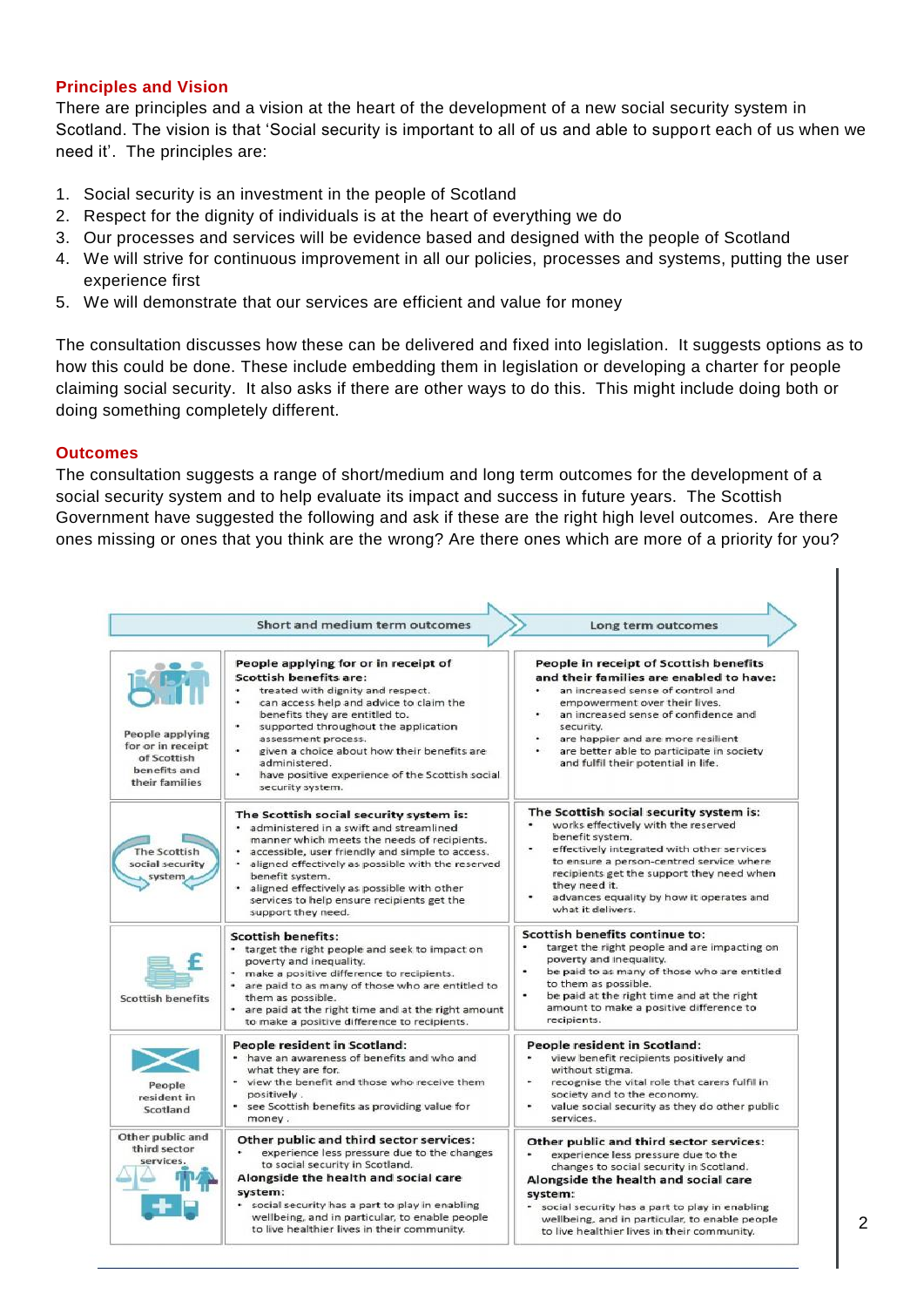#### **People's Experience**

From the "Fairer Scotland" discussions which many carers took part in, it was clear that communication, involvement and information and how these were presented had a huge impact on people's experience of social security. The devolution of some social security enables the Scottish Government to have a different approach.

This includes:

#### **Communication**

Ensuring that all communications, for example, letters from the Social Security Agency, are clear, accessible and written in plain English and that individuals should be able to choose the best method of communication for them.

Face to face communication is also important and the consultation stresses the fact that many people have said that one of the problems with the current system is the negative way it makes them feel.

The consultation discusses how the language and tone of communication should be respectful, considered and should not stigmatise people, for example, the important distinction from the term "welfare" to using "social security" instead. The Scottish Government will work with people who use social security to ensure that communication is appropriate and in developing information in range of accessible formats.

#### **Designing systems**

As this will be a new system, there is a good opportunity to ensure that processes and systems are designed in a way to enable anyone who needs to use the system to understand it and to be able to access it in a way that suits them. The consultation notes that in designing any system people who use it will be involved in design, development and testing to ensure that this works well.

#### **Co-production**

The Scottish Government makes clear in the consultation that they want to co-produce systems and processes with people, enabling them to shape the system and how it is developed. This will include ongoing discussion as the system rolls out.

#### **Delivery**

The Scottish Government will set up a new Social Security Agency for Scotland. This will have responsibility for the system and have certain core elements e.g. the ability to make payments to people. The Scottish Government is seeking views on how this configured.

These include what responsibilities is should have and what is should be able to offer. For example, the Social Security Agency could be responsible for the payment of all social security benefits or should existing public sector organisations, such as local authorities, have a role with this and with other aspects of delivery. The Social Security Agency could have the ability to offer a choice of cash or goods if that was people's preference. The consultation also asks whether there is a role of the third and non-profit sector, social enterprises or the private sector. The question of delivery of medical assessments for disability related benefits is raised and an opinion sought on who should be responsible for carrying these out.

The consultation also explores what role digital services could have in social security delivery e.g. online, online chat, skype etc. and whether there should also be some provision for face to face contact.

#### **Independent advice and scrutiny**

At the moment, social security at UK level is scrutinised by the Social Security Advisory Committee and the Industrial Injuries Advisory Council. After benefits are devolved, these will have a role only with reserved benefits and would need to be replaced. The Scottish Government now seeks views on what could be set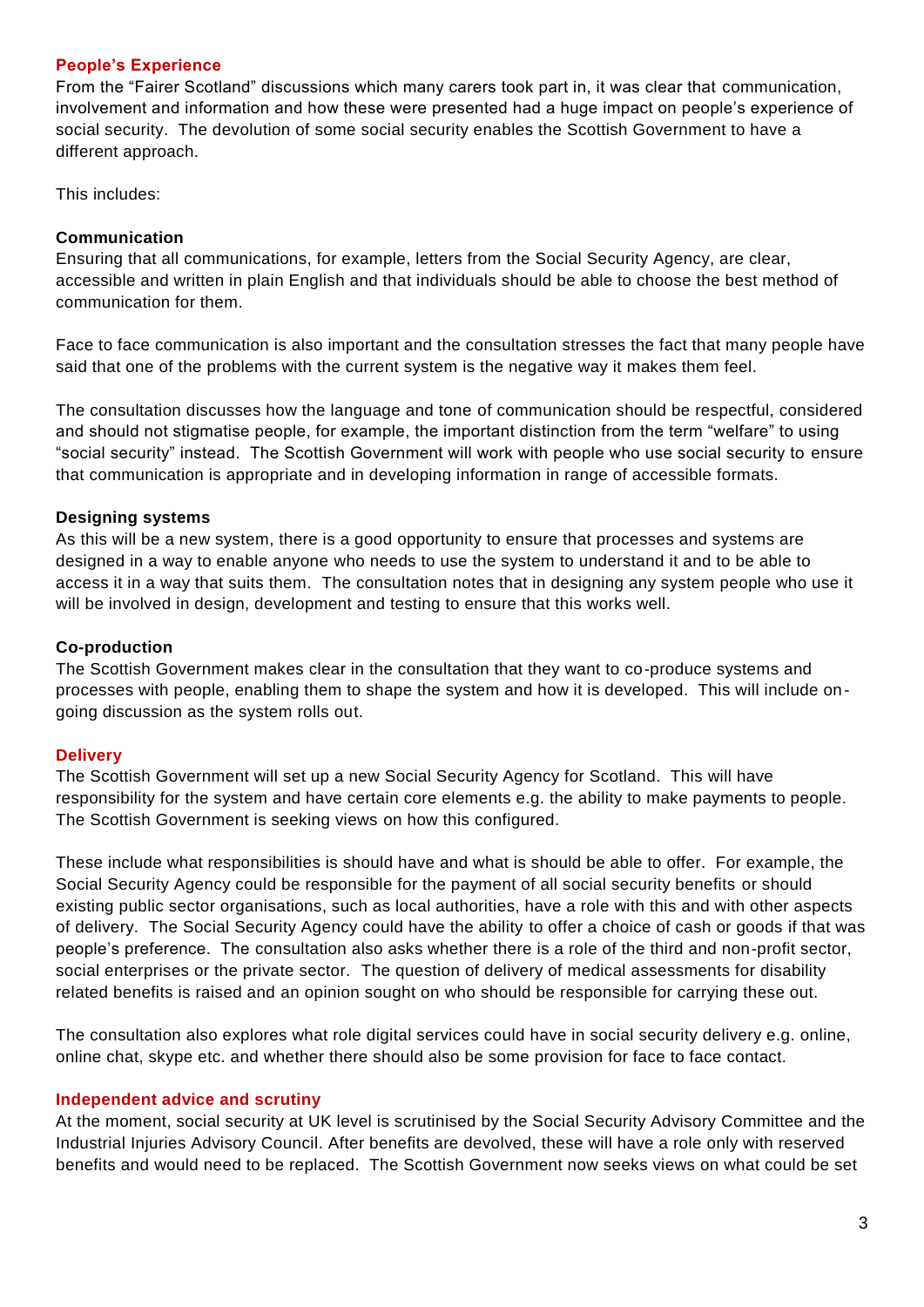up to deliver scrutiny and expert analysis in Scotland. In the past, the Scottish Government set up an Expert Group on Welfare which considered the changes being made at that time by the UK Government.

There are a number of options including an independent body, which could be established in law or otherwise. This also includes considering the need for an independent body to oversee standards of decision making, a role previously undertaken by the Administrative Justice and Tribunals Council (now abolished).

# **Advice, representation and advocacy**

The Scottish Government in this consultation reaffirms its commitment to ensuring that people who need it have access to the right advice services. They are seeking views on how this could be done. This includes ensuring that there are services to provide casework, representation, signposting and independence advocacy. They are seeking views on the public advice services that are currently provided and how the devolution of social security benefits can bring about improvements and more holistic support, including advice on other aspects of people's lives such as housing, debt advice, energy efficiency etc. This includes what role advice should play within the new social security system and considering what the impact of devolution of benefits might be. For example, we know that people may have to manage claiming from two distinct systems, the Scottish Social Security System and other reserved benefits from the DWP.

# **Complaints, reviews and appeals**

Whilst the Scottish Government want to ensure that individuals claiming devolved benefits receive the service they expect, to the standards they expect at the first time of asking, as with any system which will provide services to over a million people, there will be disagreement over some decisions and there needs to be robust system to make sure disagreements are resolved.

They put forward some options for enabling people to make complaints and have these resolved. This includes:

- For complaints, the new agency could follow the Scottish Public Ombudsman's statement for complaints handling principles. This aims to provide a procedure that is: user focused; accessible; simple and timely; thorough, proportionate and consistent; and objective, impartial and fair. This includes ensuring there are opportunities to seek early resolution and to ensure that complaints help drive forward improvements.
- For decisions, there could be internal reviews where if an individual disagrees with a decision, the can appeal this. This process under the DWP is known as a "mandatory reconsideration". In this system, the decision maker has the power to reverse a decision made.
- For decisions, where an individual still disagrees with a decision after an internal review, there could be a system of appeal. The Scottish Government proposes that could be decided by a tribunal. However, there is recognition that this must be transparent and accessible with suitable access to independent representation. The control over the management and administration of the existing tribunal process is also being devolved to the Scottish Government.

For whatever system(s) is decided, the Scottish Government is keen to ensure that it is underpinned by the following principles.

- Right first time a strong focus is placed on initial decision making to minimise erroneous decisions
- Access to independent scrutiny when a service user has concerns which are not resolved after an internal review, then they should to be able to appeal
- Learning from experience lessons are learned from experience to ensure continuous improvement
- Transparency service users fully understand and are kept informed at each stage of the process
- Certainty of timescale service users can predict with a degree of certainty the likely timescale for resolution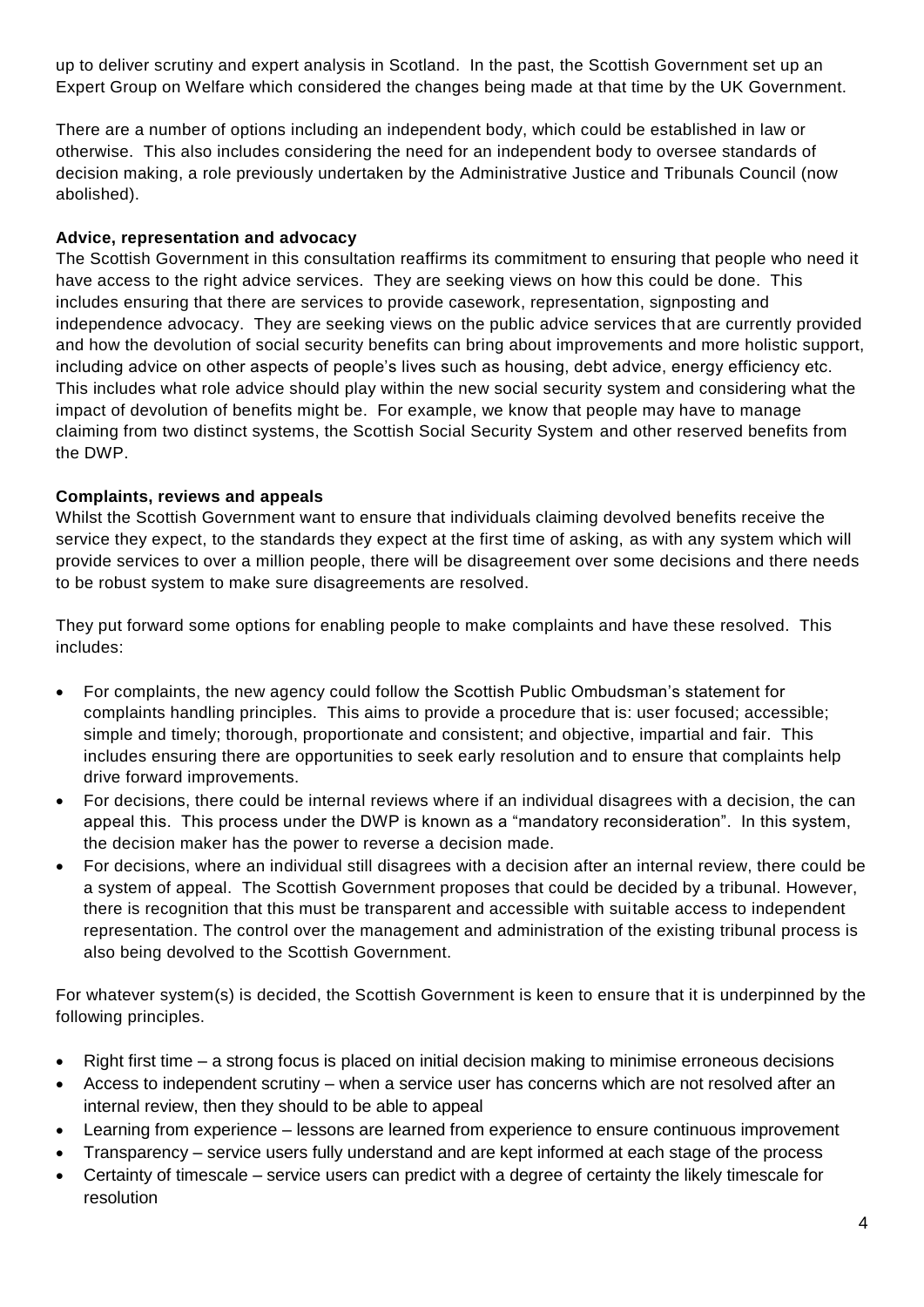- Accessibility the needs of the service user are central and the administrative burden placed on them is minimised
- Minimising the burden on the user the process of challenging and appealing decisions does not place an excessive administrative burden on applicants

# **Timescales**

The consultation notes that it is important that there should not be undue delay in resolving appeals and that means ensuring that the body hearing appeals have sufficient capacity to deal with the volume of appeals. Alongside this, they ask what people think are reasonable timescales to hear an appeal and what processes should be in place to ensure that individuals fully understand and are kept informed at each stage. Finally, the Scottish Government asks how the current appeals process could be improved.

#### **Residency and cross border Issues**

The Scottish Government will need to set out who is entitled to the benefits it will deliver. This includes setting out eligibility criteria about residency. This includes residency status for those who have come to the UK, how residency status within Scotland is defined and how we define that someone receives Scottish benefits rather that reserved UK benefits. The Scottish Government also has to consider cross border issues. For example, in the case of carers who live elsewhere in the UK but travel regularly e.g. every weekend, to provide care to someone living in Scotland.

# **Residency**

For residency, the Scottish Government proposes to a "habitual residence" test. For example, the DWP considers issues such as length of residence, future intentions, employment etc. The Scottish Government is considering whether the DWP habitual residency test the right one and also whether other issues should be considered such as family situation and the reasons they have moved to Scotland. For example, we may wish them to consider reasons such as, in the case of carers, to provide care to someone who needs support.

#### **Cross border issues**

The Scottish Government wants to ensure that no-one falls through the cracks or is able to make a double claim and to ensure that for the benefits that are devolved that the right administering body in Scotland, England, Northern Ireland or Wales pays an individual. Deciding which body pays the benefit will be the one with which the person has the strongest link at the time of their claim.

Cross-border issues will be easier to manage where the qualifying criteria is identical. However, it will become more complex in instances where the rate paid by one nation is higher or qualifying criteria is different.

There will be challenges when someone moves from another area of the UK to Scotland and vice versa during a claim or when they are receiving payments.

All of this will involve ensuring that there is coordination and good communication between bodies to ensure that decisions on whether or not a person will qualify for a Scottish benefit are fair and transparent.

There will be some specific cross border issues to consider for carers. For example, Carers Allowance is dependent on someone receiving a qualifying benefit so there will need to be an approach in place where the disabled person and carer live on different sides of the border.

#### **Managing overpayments and debt**

Sometimes mistakes are made within the social security system and individuals are paid more than the amount of benefit to which they are entitled. The Scottish Government is clear that where the overpayment of a devolved benefit is not the result of an error by the individual, the claim should not be recovered. However, where an error has been made, for example, the individual has not provided the right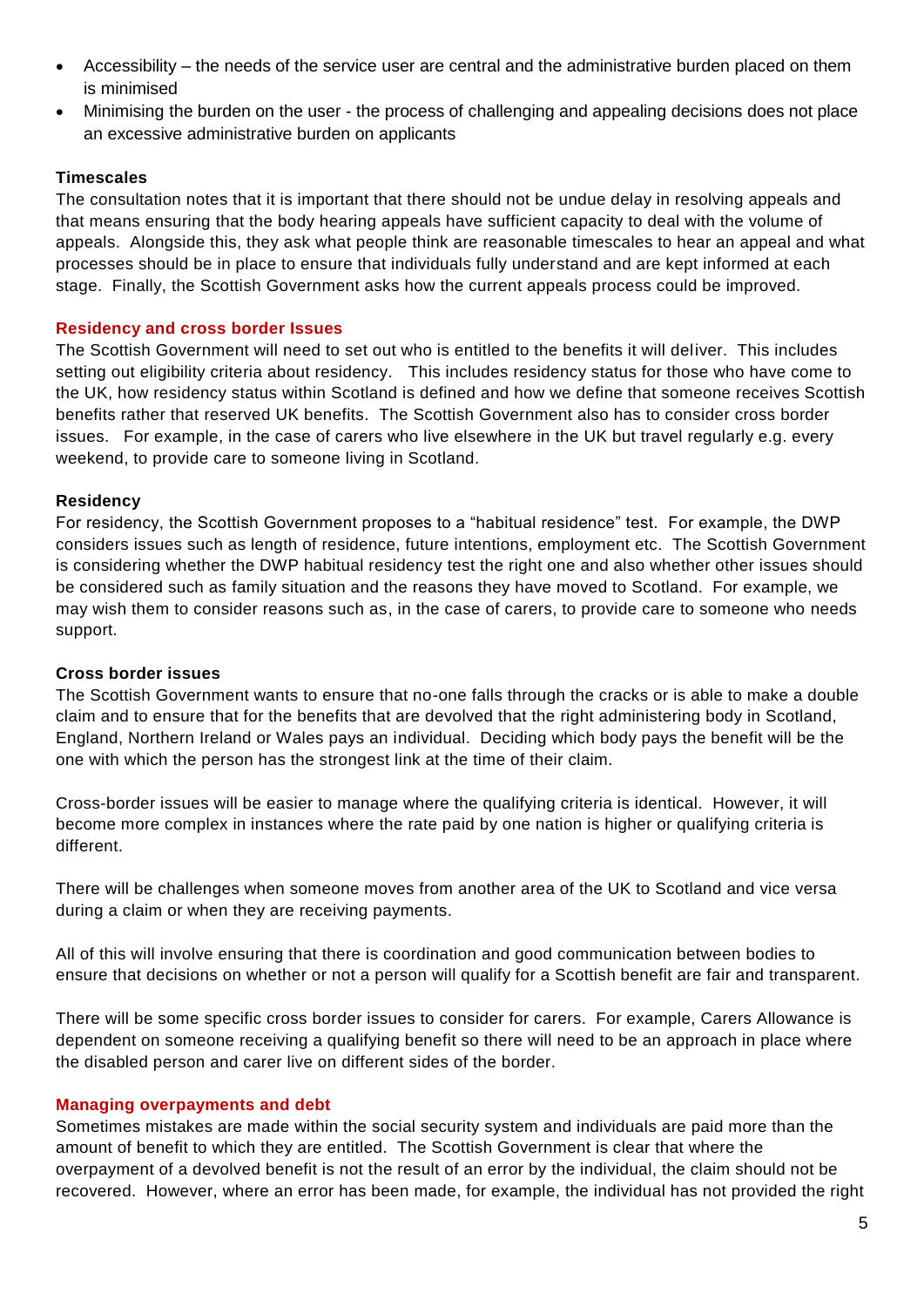information; the consultation seeks views on how this could be recovered. They also seek views on how the existing system for recovering overpayments could be improved and what role financial advice could have in supporting individuals who are being asked to repay overpayments.

# **Fraud**

The Scottish Government sets out it's belief that social security is an investment in the people in Scotland and that they will take a zero tolerance approach to fraud in order to protect that investment – an ensure that the people who need support are able to receive it. The Scottish Government already have a counterfraud strategy for all other areas where they make payments and are considering whether this approach could be used in social security. This approach to countering fraud has five objectives which are awareness, prevention, teamwork, investigation and enforcement. They propose to either adopt or adapt this existing Scottish Government counter-fraud strategy for use in social security. This means that they will:

- Commit to clear ethical standards
- Communicate our attitude to fraud
- Support all of our staff in their responsibilities in preventing and detecting fraud
- Provide managers with specialist support
- Maintain comprehensive procedures for preventing and detecting fraud
- Put in place robust processes for reporting suspicions of fraud
- Respond to fraud effectively through a comprehensive fraud response plan
- Use data and technology efficiently to combat fraud
- Sharing knowledge of vulnerabilities and lessons learned

Respondents are asked whether this approach should be adopted in relation to social security fraud and how the new social security system could be designed to reduce the potential for fraud at the application stage.

#### **Investigations**

The consultation goes on to discuss investigations and interviewing people under caution, so that they are not legally bound to provide evidence that could incriminate themselves (as in other areas of the law). However, whilst they recognise that investigations enable information to be gathered, they note that a formal interview is stressful and want to make sure that the practice respects an individual's rights and that they are treated with dignity and respect. They seek ideas on what improvements could be made to conducting such interviews.

# **Penalties**

The standard of proof required to provide that an individual has committed fraud is the criminal standard. This approach aims to ensure that no-one is penalised unjustly. However, where someone has knowledge and intent to commit fraud, they may be found guilty of certain offences. These are:

- Making a statement which they know to be false
- Producing information which the person knows to be false
- Failing to notify of a change of circumstances, where the person is aware that this change affects their benefit entitlement
- Failing to notify of a change in a person's circumstances, where the person is aware that this change affects another person's benefit entitlement

The penalty for committing benefit fraud will be fine of not more than £5,000, imprisonment not exceeding 3 months or both. Proceeds of benefit fraud may be made subject to a confiscation order in Scotland under the 2002 Proceeds of Crime Act.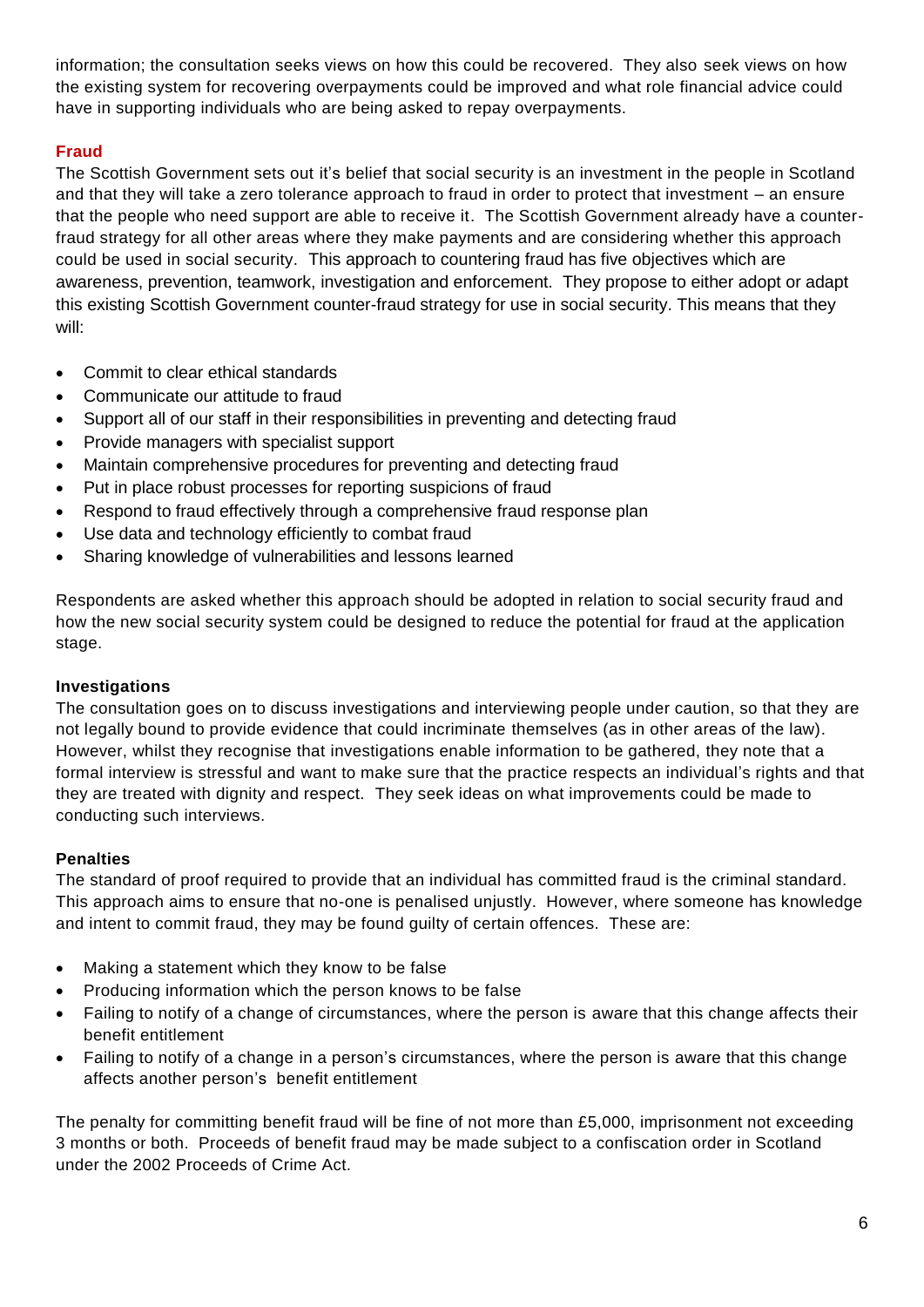The consultation asks if the Scottish Government should retain the same list of offences and whether it should retain the same level of penalties for benefit fraud.

### **Safeguarding information and information sharing**

The overriding priority will be to ensure a smooth transition between the existing UK benefits to the new Scottish arrangements, so that people continue to receive the benefits to which they are entitled. This means sharing information, where there is a legal basis, between the DWP, Scottish Government, other public bodies and the new social security agency. The consultation notes that in the early years the Scottish Government will be reliant on some of the DWP's existing information but would like, in the long term, for the social security system to be aligned with other devolved services to provide a hol istic approach that best supports outcomes for individuals. This will mean building systems that are fit for purpose, with a transparent approach, that are fully compliant with the Data Protection Act and the Information Commissioners code of practice on data sharing.

The consultation notes that every individual has the right to privacy and that personal information should be protected. They propose to take a 'Privacy by Design' approach to information handling to promote privacy, security, and compliance with Data Protection Act 1998 (DPA) - from the initial stages of setting up the agency and registering with the Information Commissioner's Office, through to service delivery. They want to take advantage of advances in technology, to store and share personal information safely and securely, in order to better support claimant applications by putting the user experience first.

They note that they will securely source the minimum amount of personal information they need from other public sector organisations where there is a legal basis to do so and the appropriate Data Sharing Agreements are in place, to support and assess applications, instead of collecting and storing large amounts of information in a 'data warehouse'.

Finally they note that they will be open and transparent in our approach to information sharing. In particularly they seek individual views on whether or not they support:

- strictly controlled sharing of information between public sector bodies and the agency, where legislation allowed, to make the application process easier for claimants? For example, this information could be used to prepopulate application forms or to support applications, reducing the burden on applicants.
- strictly controlled sharing of information between a Scottish social security agency and other public sector organisations (for example local authorities) to support service improvements and deliver value for money?

# **Uprating**

In current arrangements uprating – that is increasing benefits annually – does not apply to all benefits. For example, cold weather payments and winter fuel allowances are only uprated at irregular intervals.

At present, the UK Government uprates benefits by measuring the rate of inflation using the Consumer Price Index, which tracks the changing cost of a fixed 'basket' of goods and services over time. In practice, this means that the amount paid out for each of these benefits is increased in April based on the Consumer Price Index in the previous September, if there has been an increase in prices. However, if the Consumer Price Index falls, the uprating mechanism does not operate to increase the value of benefits. This happened in April 2016 – the Consumer Price Index fell by 0.1% over the 12 months to September 2015, no indexed-linked increase was applied in April for the year 2016-17.

The Scottish Government has committed to maintain spending on disability benefits, uprating them in line with inflation, and ensuring they are not means-tested when they are devolved. As long as inflation increases, the current legal arrangements will allow the Scottish Government to set amounts for the indexed linked benefits, provided the amounts it sets are higher than the amounts currently paid out. The